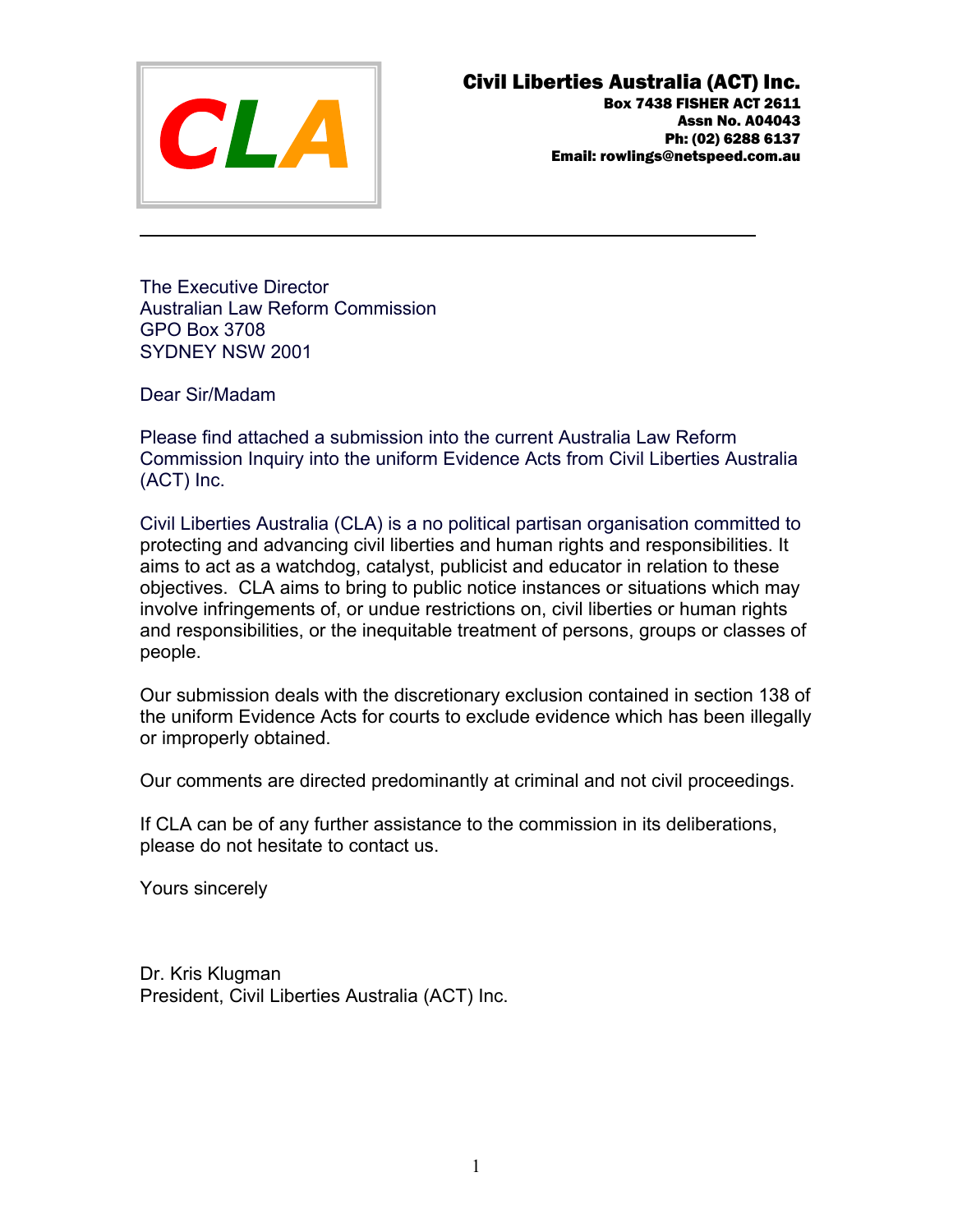1. The judicial discretion to exclude illegally obtained evidence contained in section 138 of the Evidence Act 1995 (Cth), like all discretions, balances competing interests. Here we have the interests of the state being balanced against the interests of accused people and the integrity of the justice system. It is submitted that the discretion has been exercised in a manner that is skewed in favour of the state. As a result the interests of accused people, the integrity of the judiciary, the ability to ensure that law enforcement obeys the law, and the rule of law itself, have all been compromised.

### A DISCRETIONARY TEST: A PROBLEM IN AND OF ITSELF

- 2. Although judges exercise the discretion in section 138 in light of the considerations enumerated within the section and previous cases decided on these matters, the admissibility of illegally obtained evidence is largely intended to "rely heavily on the judgement of the individual judge."<sup>1</sup> It is not determined by 'hard and fast' rules, but rather it is "...based on the application of very general standards such that different minds might reasonably reach different conclusions on the same material."<sup>2</sup>
- 3. Discretion in this area offends against the principle that the law should provide certainty, which feeds into the doctrine of stare decisis which holds, inter alia, that it is important to promote certainty:

"because the law is then able to furnish a clear guide for the conduct of individuals. Citizens are able to arrange their affairs with confidence knowing that the law that will be applied to them in the future will be the same as is currently applied... Finally, stare decisis promotes the appearance of justice by creating impartial rules of law not dependent upon the personal views or biases of a particular judge. "3

4. The Australia Law Reform Commission as much as conceded that this undesirable effect would occur when it said of section 138 that it "lacks certainty of result, and therefore sacrifices predictability to flexibility"<sup>4</sup>

<sup>&</sup>lt;sup>1</sup> Australian Law Reform Commission, *Evidence*, Report No 26 1985 (interim) 26 [964].

 $\overline{c}$ Employment Advocate v Williamson [2001] FCA 1164, 78 (per Branson J).

<sup>&</sup>lt;sup>3</sup> Telstra Corporation v Treloar [2000] FCA 1171, 28.

<sup>&</sup>lt;sup>4</sup>Australian Law Reform Commission, *Evidence*, Report No 26 1985 (interim) 26 [964]. Such an example of an inconstant application of discretion can be found in the cases of  $R v$  Sammuk (Unreported, Supreme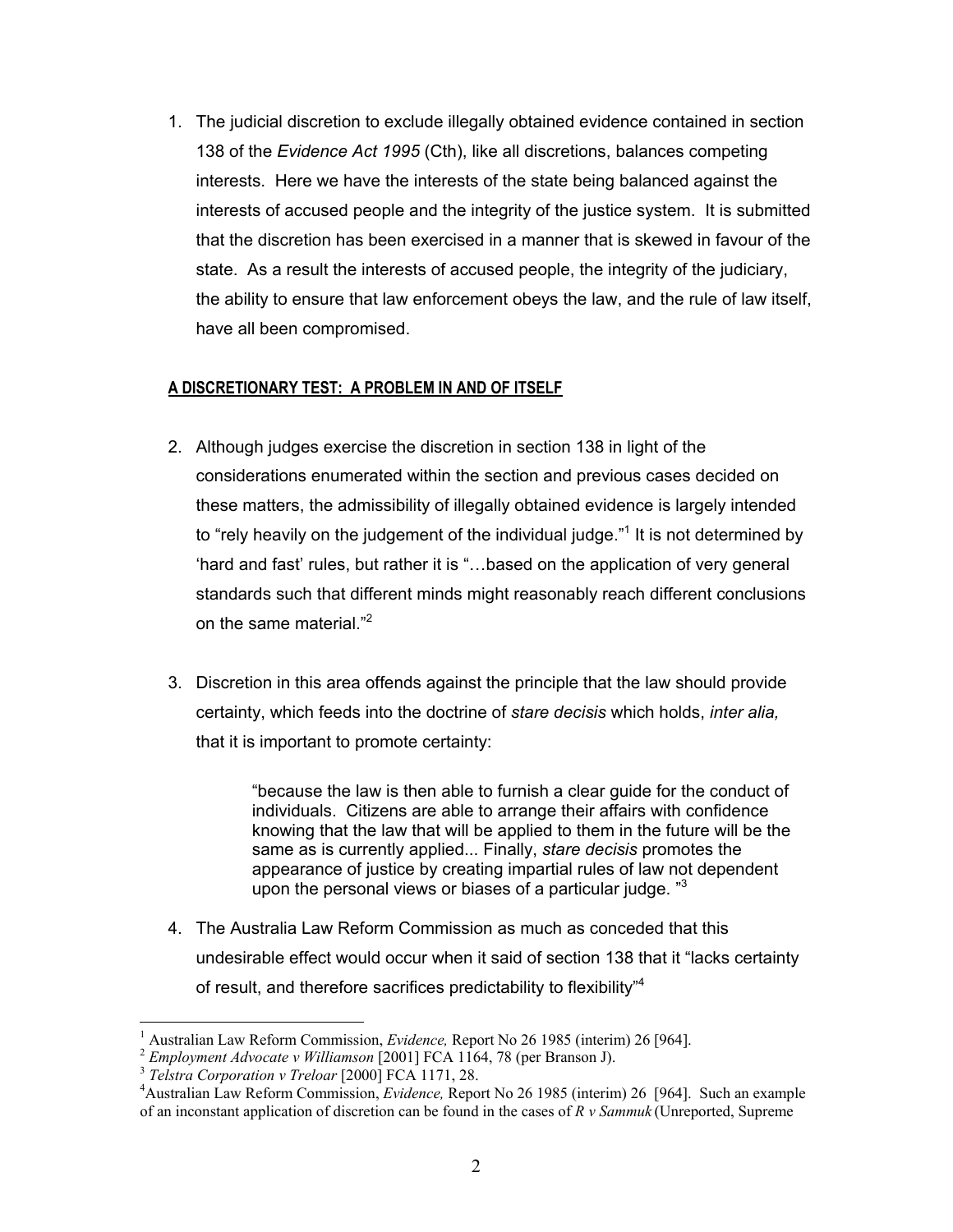- 5. That an accused's fate may ultimately be influenced to a large extent by the personal disposition of an individual judge, and not determined in line with a consistent standard, is highly undesirable. This is particularly so in criminal proceedings where an accused's fate, turning on the individual prejudices of a judge, may mean extended loss of personal liberty.
- 6. CLA also has concerns about the ability of Magistrates working in small communities to act objectively. We refer to the comments of the ALRC in its report No. 26 (interim) when it noted that:

[C] lose relationship that develop between magistrates and police officers thrown together in country towns. It was asserted that to ask for true objectivity where a magistrate is called upon to exercise a discretion against a police officer with whom he has a friendly association and in favor of some accused he has never met is to ask altogether too much of human nature<sup>5</sup>

7. Given that only a small percentage of appeals against a discretionary decision not to exclude illegally or improperly obtained evidence succeed<sup>6</sup> it is hard to see how this area of the law provides for justice amongst accused people. They can have no expectation of same or even treatment, and they can have no confidence that like cases will be decided alike. Citizens should be entitled to expect the same treatment from the court as other people who have come before the same or similar court in similar circumstances.

Court of Tasmania, Underwood J, 10 August 1992) and R v Williams (Unreported, Supreme Court of Tasmania, Court of criminal Appeal, Neasy, Cox and Underwood JJ, 14 May 1985). In both cases the admission of evidence was based on strikingly similar grounds where an accused was unlawfully detained for more than 25 hours on suspicion of theft before being presented to a magistrate; in the former case the evidence was admitted, in the latter it was excluded. It is important to note that these cases were not decided per section 138 of the *Evidence Act* or a corresponding provision, but it is illustrative of the broader point that discretion can lead to inconsistent outcomes.

For further analysis on this area see: Bram Presser, "Public Policy, Police Interest: A Re-evaluation of the Judicial Discretion to Exclude Improperly or Illegally Obtained Evidence" (2001) 25(3) Melbourne University Law Review 757

<sup>&</sup>lt;sup>5</sup> Australian Law Reform Commission, *Evidence*, Report No 26 1985 (interim) 26 [469].

 $6$  See Bram Presser, "Public Policy, Police Interest: A Re-evaluation of the Judicial Discretion to Exclude Improperly or Illegally Obtained Evidence" (2001) 25(3) Melbourne University Law Review 757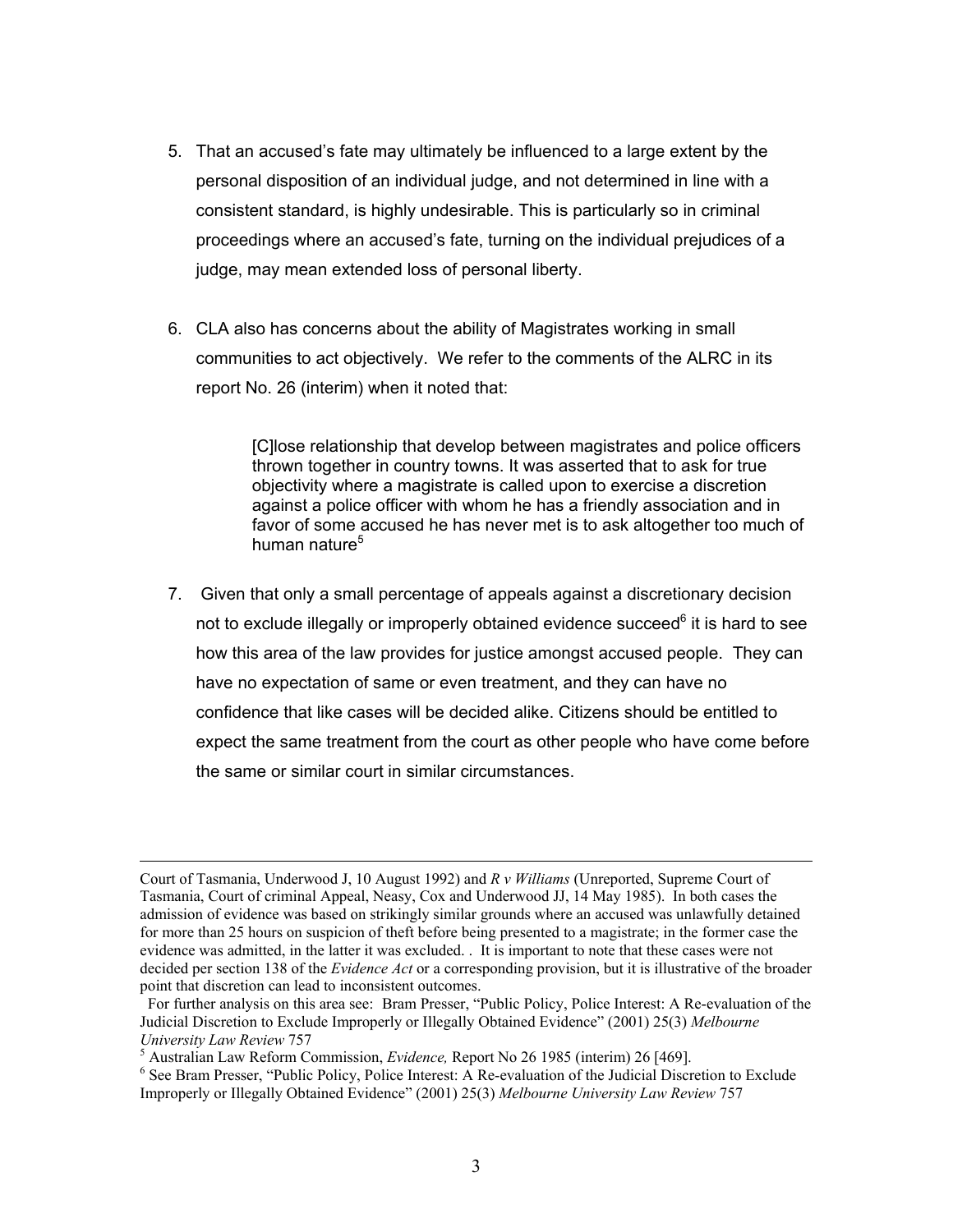## PUBLIC POLICY AND DETERING WRONGDOING BY THE STATE

8. So strong is the imperative that law enforcement be deterred from breaking laws intended to safeguard freedoms and liberties that the United States Supreme Court has concluded that it is "a less evil that some criminals should escape than that the Government should play an ignoble part."<sup>7</sup> As Spender J argues:

> "To condone unlawful conduct may subtly, or not so subtly, encourage it... Where the legislature has defined the circumstances in which a person's liberties might be infringed or their rights curtailed, it should not readily be concluded that conduct outside the defined authorisation is to be tolerated or excused. Judges ought not, by a wink and a nod, weaken the protection which the law gives to the rights and liberties of citizens."<sup>8</sup>

- 9. Despite populist claims that criminals are always 'getting off' on technicalities, statistical data relating to the discretion to exclude illegally obtained evidence clearly shows that in reality the evidence will most likely be admitted despite having been stained by police impropriety or illegality.<sup>9</sup> A study conducted by Bram Presser where he examined 39 appellate cases involving a judicial discretion to include or exclude illegally obtained evidence yielded some interesting findings, including the following:
	- Evidence is only rarely excluded in the exercise of a judge's discretion at trial level. In only six of 39 cases (15%) did the objection raised on the voire dire lead to the evidence being excluded.
	- There is a general reluctance amongst appellate judges to find that the trial judge erred in failing to exclude the contested evidence. Of the 26 cases that went to appeal only three decisions (11.5%) were overturned and sent back for retrial.
	- There appears to be a significant degree of tolerance of police misconduct, such that judges are willing to give police a high degree of latitude in the conduct of their criminal investigations.

<sup>&</sup>lt;sup>7</sup> Olmstead v United States, 277 US 438, 470 (1928).

 $8$  Pressler v Holzberger (1989) 44 A Crim R 261, 271-72 (per Spender J).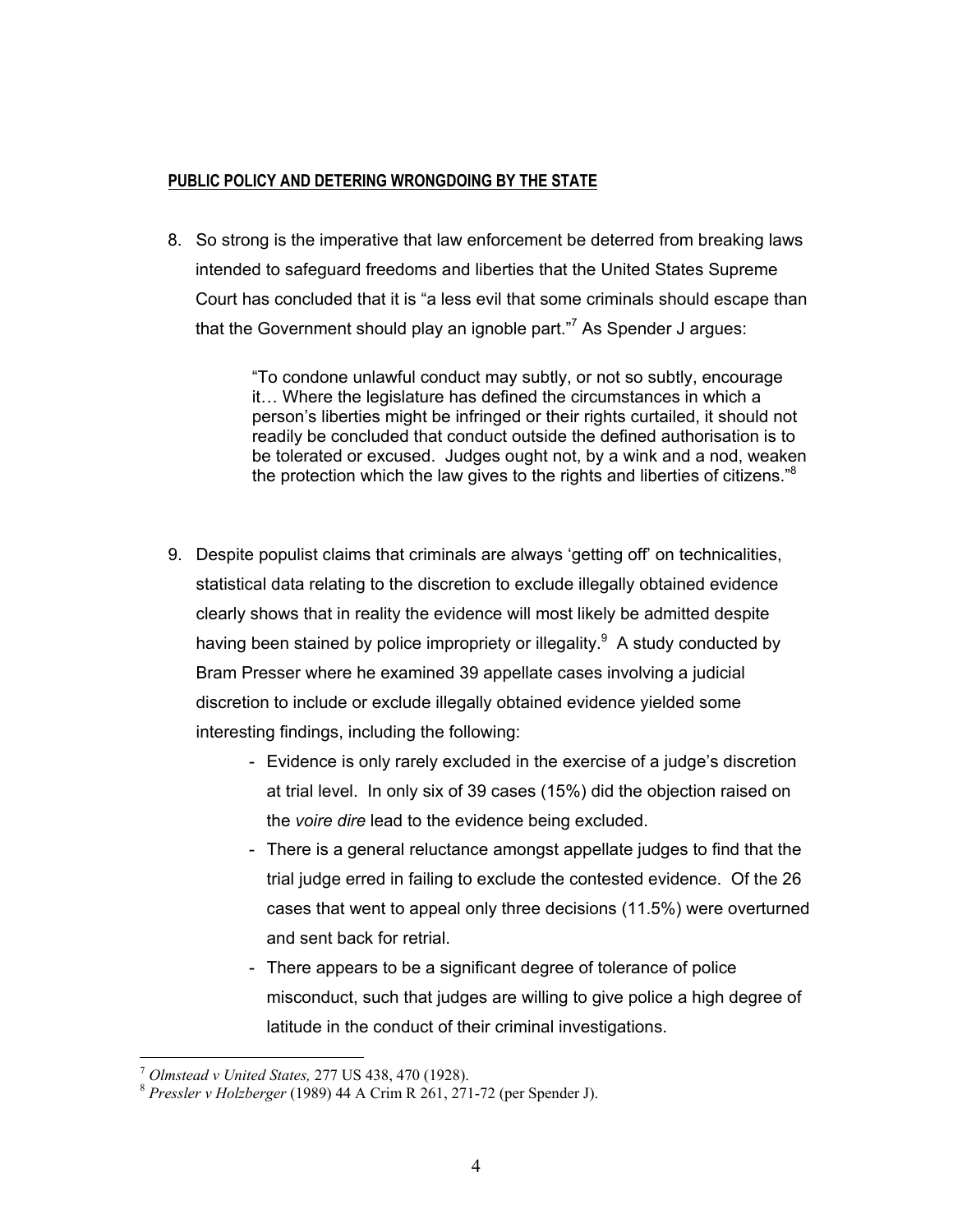- 10. Statistical data on the application of the discretion shows that if the discretion is supposed to be a balance between convicting quilty people on the one hand and giving curial approval of unlawful conduct and bring the law into disrepute on the other, than the balance is significantly skewed in favour of law enforcement, with little weight being given the need to engage in curial approval of illegal behaviour.
- 11. CLA submits that this distorted balance is unacceptable, and will become even more dangerous in an era where law enforcement agencies are being given unprecedented and greater powers.<sup>10</sup> As the threat to individual liberty becomes greater, so should the law be more unwilling to condone threats and permit abuses to these liberties.

#### ALTERNATIVES TO EXCLUSION OF EVIDENCE TO DETER POLICE WRONGDOING

- 12. It is argued that exclusion of illegally obtained evidence is not the most desirable way of deterring wrongdoing by law enforcement, and that such exclusions have little effect in any event.<sup>11</sup> Some suggest that internal police disciplinary provisions<sup>12</sup> or a claim for civil damages<sup>13</sup> are a more effective approach.
- 13. In evaluating these questions, it is worthwhile to analyse the United States' experience as the US Supreme Court grappled with the issue of the effectiveness of excluding illegally obtained evidence as a deterrent to police wrongdoing in the 1950s and 60s. In Weeks v United States<sup>14</sup> the Court held that evidence obtained in violation of the Fourth Amendment must be excluded in

<sup>&</sup>lt;sup>10</sup> For example, see the *Anti-Terrorism Act 2004* (Cth), recent amendments to the *Australian Security Intelligence Organisation Act 1979* (Cth) and the Prime Minister's announcement of his intention on 8 September 2005 to give even further anti-terror powers to law enforcement agencies.

<sup>&</sup>lt;sup>11</sup> See G L Davies, "Exclusion of Evidence Illegally or Improperly Obtained" (2002) 76(3) Australia Law Journal, 170, 180-81.<br><sup>12</sup> Larry Glasser, "The American Exclusion Rule Debate: Looking to England and Canada for Guidance"

<sup>(2003) 35(1)</sup> The George Washington International Law Review, 159

 $^{13}$  R v Sang [1970] 3 W.L.R. 263, 271 (per Diplock LJ)

 $14$  Weeks v United States, 232 US 383 (1914).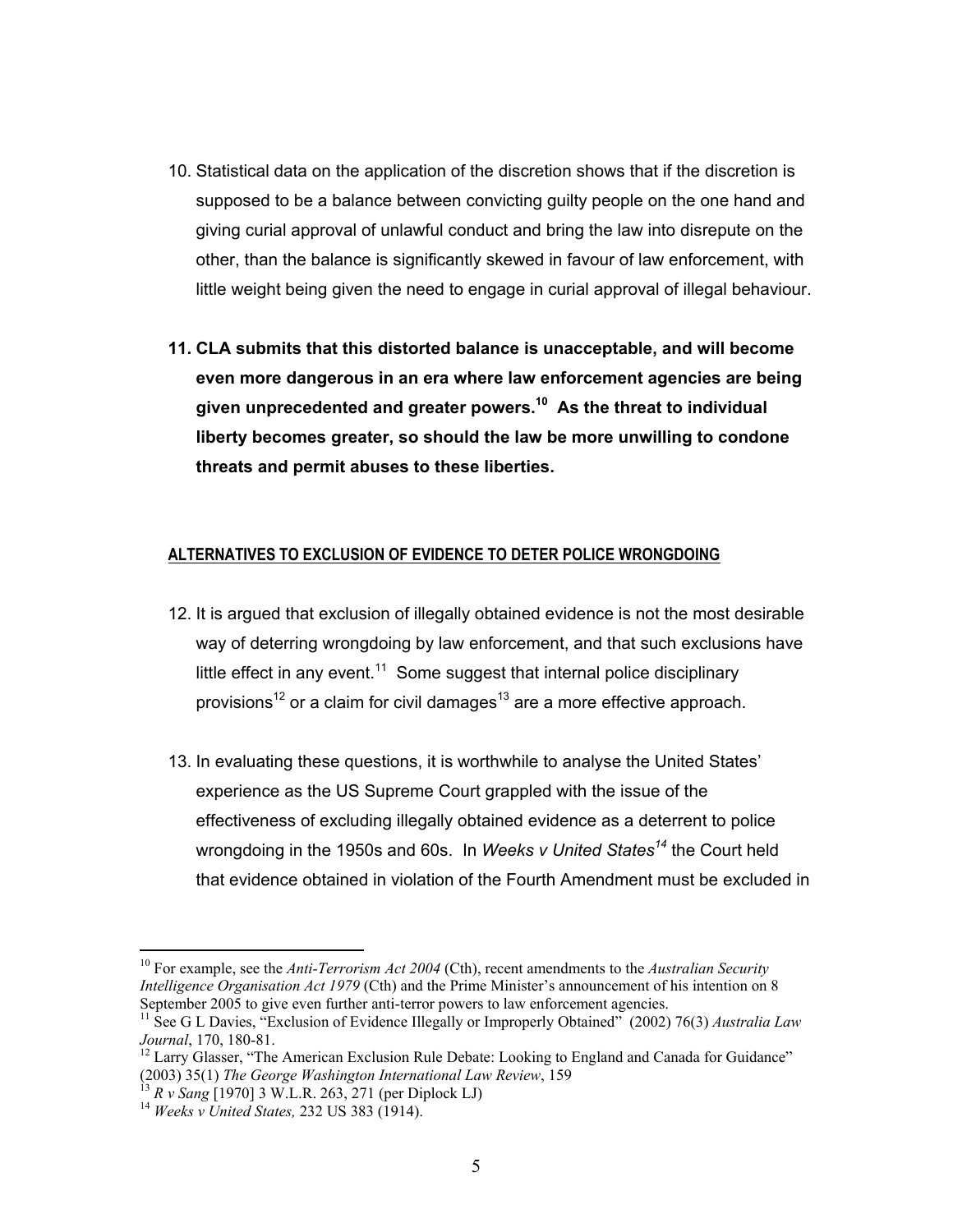Federal proceedings to maintain the integrity of the judicial system.<sup>15</sup> In Wolf v Colorado<sup>16</sup> the Court held that state courts are not required to exclude evidence obtained in violation of the Fourth Amendment if they had "other methods which, if consistently enforced, would be equally as effective" in deterring illegal searches.<sup>17</sup>

14. However, when the court revisited the effectiveness of the test in Mapp v Ohio<sup>18</sup> the Court was forced to the conclusion, based on the experiences of other states, that attempts to deter illegal searches through other means had proven to be "worthless and futile."<sup>19</sup> The Court observed that before 1949 almost two-thirds of the states were opposed to a mandatory exclusion of illegally obtained evidence, but by 1961 more than half the states had concluded, either through the courts of the legislatures, that a mandatory discretion was the only effective deterrent as other measures had proven ineffective.<sup>20</sup> The U.S. Supreme Court noted that the California Supreme Court was forced to the conclusion that "because other remedies have completely failed to reach compliance with the constitutional provisions,"<sup>21</sup> the only effective deterrent against police wrongdoing was a mandatory exclusion of illegally obtained evidence.

#### **THE RULE OF LAW**

15. Aside from arguments as to whether the exclusion of evidence is an effective deterrent, we would submit that even if it was to be conceded that there are other more effective deterrents against police wrong doing, which we don't, that to admit such illegally obtained evidence does irreparable damage to the rule of law. The rule of law is

<sup>&</sup>lt;sup>15</sup> Weeks v United States, 232 US 383, 392 (1914).

 $16$  Wolf v Colorado, 338 US 25 (1949)

 $17$  Ibid at 31.

<sup>&</sup>lt;sup>18</sup> Mapp v Ohio, 367 US 643 (1961).

 $^{19}$  Ibid at 652-55.

<sup>&</sup>lt;sup>20</sup> Mapp v Ohio, 367 US 643, 652-55 (1961).

<sup>&</sup>lt;sup>21</sup> Ibid 652, quoting from *People v Cahan*, 44 Cal.2d 434, 445, 292 P.2d 905, 911 (1955)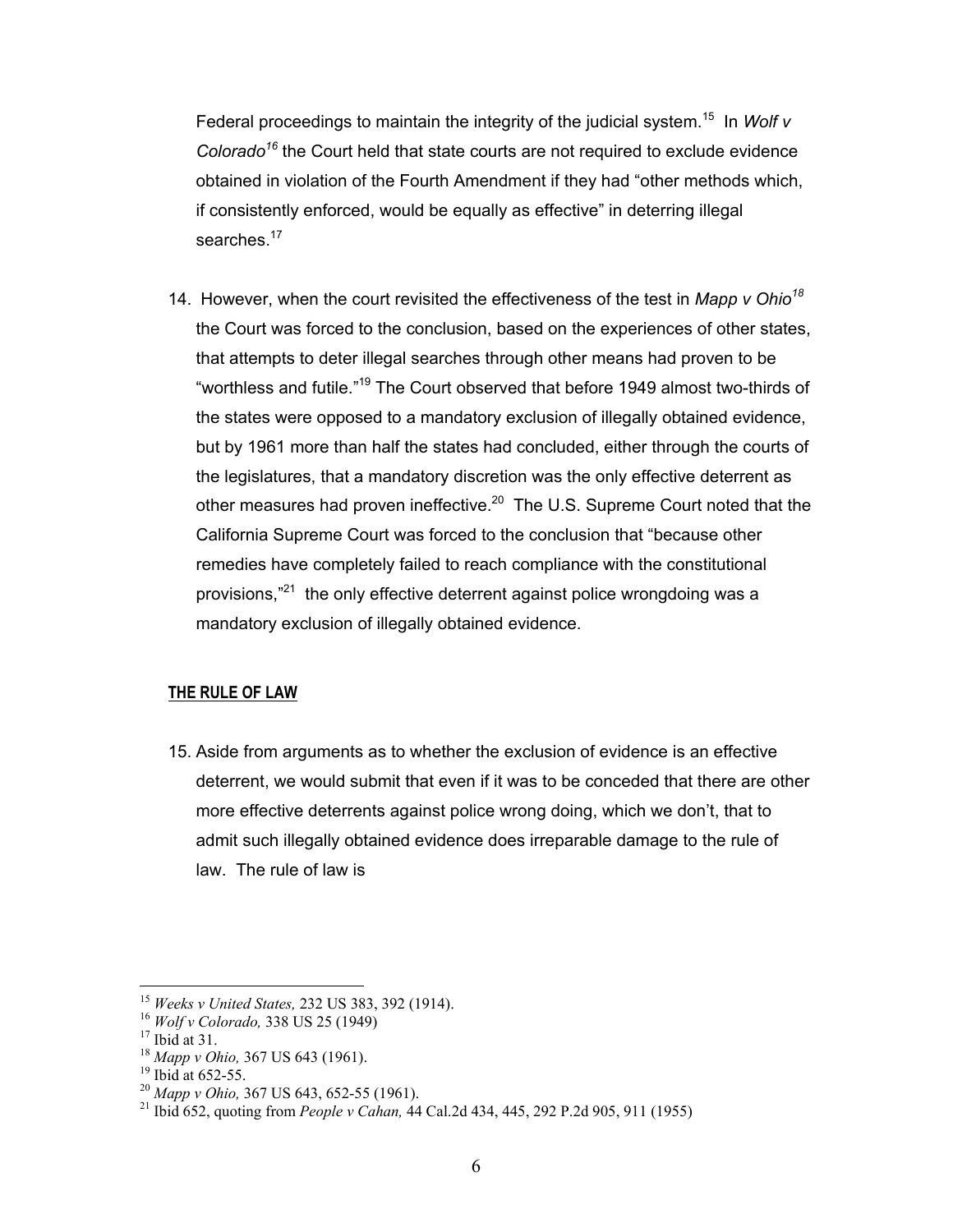"... the means by which executive action is prevented from exceeding the powers and functions assigned to the executive by law and the interests of the individual are protected accordinaly."<sup>22</sup>

16. For section 138 to allow Australian Courts to permit evidence obtained in

contravention of a law it is to allow Australian Courts to show contempt fro the

law itself and ultimately those who made it. On this point, the opinion of Clark J

of the US Supreme Court is poignant:

"The criminal goes free, if he must, but it is the law that sets him free. Nothing can destroy a government more quickly than its failure to observe its own laws... As Mr Justice Brandeis, dissenting, said in Olmes v United States:

Our Government is the potent, the omnipresent teacher. For good or for ill, it teaches the whole people by its example... If the Government becomes a lawbreaker, it breeds contempt for law; it invites every man to become a law unto himself; it invites anarchy."<sup>23</sup>

# **RECOMMENDATION:**

17. Civil Liberties Australia (ACT) is of the view that:

- Given the inherent undesirability of the use of a discretion; and
- Given that courts are statistically heavily disposed to admitting illegally obtained evidence; and
- given that the admission of such evidence does not to deter wrongdoing by law enforcement; and
- given the significant threat that the admission of such evidence has to a citizens rights, liberties and freedoms, and given the disastrous effect it has on the government's adherence to the rule of law

the discretion found in section 138 of the Evidence Act be fundamentally changed. CLA favours a mandatory exclusion of illegally obtained evidence. Where the evidence was to be legally obtained, the law that was infringed would invariably be one intended to protect individual liberty, freedom or privacy, i.e. laws relating to search warrants and the circumstances under which police can

<sup>&</sup>lt;sup>22</sup> S157/2002 v Cth [2003] HCA 2 (4 February 2003)] at 37 (per Gleeson CJ) quoting from Church of Scientology v Woodward (1982) 154 CLR 25, 70 (per Brennan J)<br><sup>23</sup> Mapp v Ohio, 367 US 643, 658 (1961).